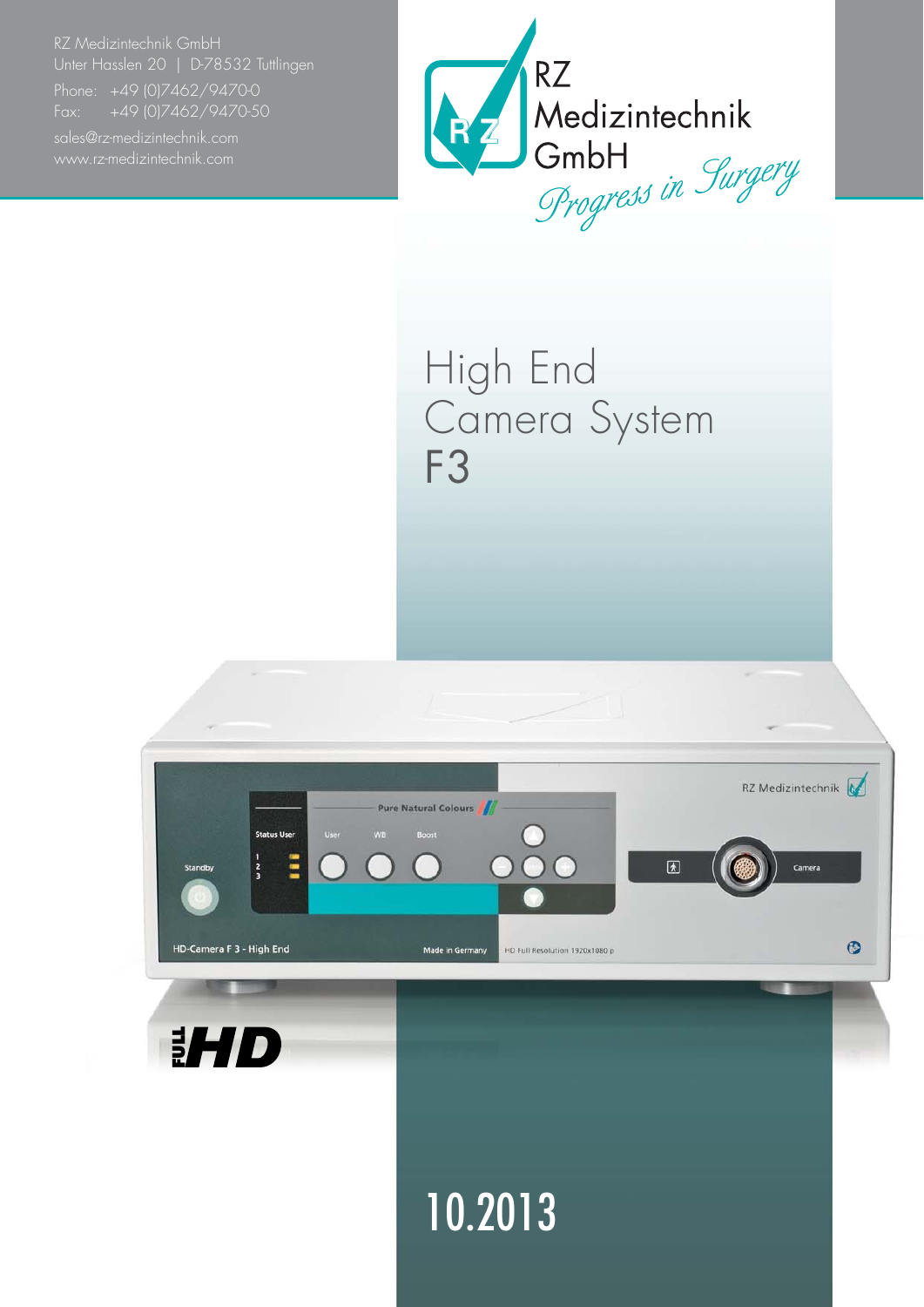Delivery contains:

- Main Unit Camera head YPbPr/RGB cable BNC cable
- HDMI DVI cable HDMI cable S-Video cable Jack Cable
- Mains cable User manual

**EHD** 





## HIGH END 3-CHIP CAMERA SYSTEM F3

F3 - The pride of the RZ Equipment range and flagship in medical camera systems. A Full HD camera system generates cristal clear images of highest resolution with 1920 x 1080 p. The latest MOS technology produces pure natural colors for safe and unequivocal diagnoses.

A user-friendly multilingual menu allows a large variety of setups for individual procedures and surgeons preferences. The ergonomic camera head features 3 remote control buttons which can be programmed by the user as required during surgery. A multitude of digital video outputs allows the best possible picture transmission to the medical grade monitors.

- Full HD Resolution 1920 x 1080p
- Pure natural colors
- Multilingual user screen menu
- Programmable 3 button camera head included
- Multitude digital outputs



300-001-800 HD Camera F3 - High End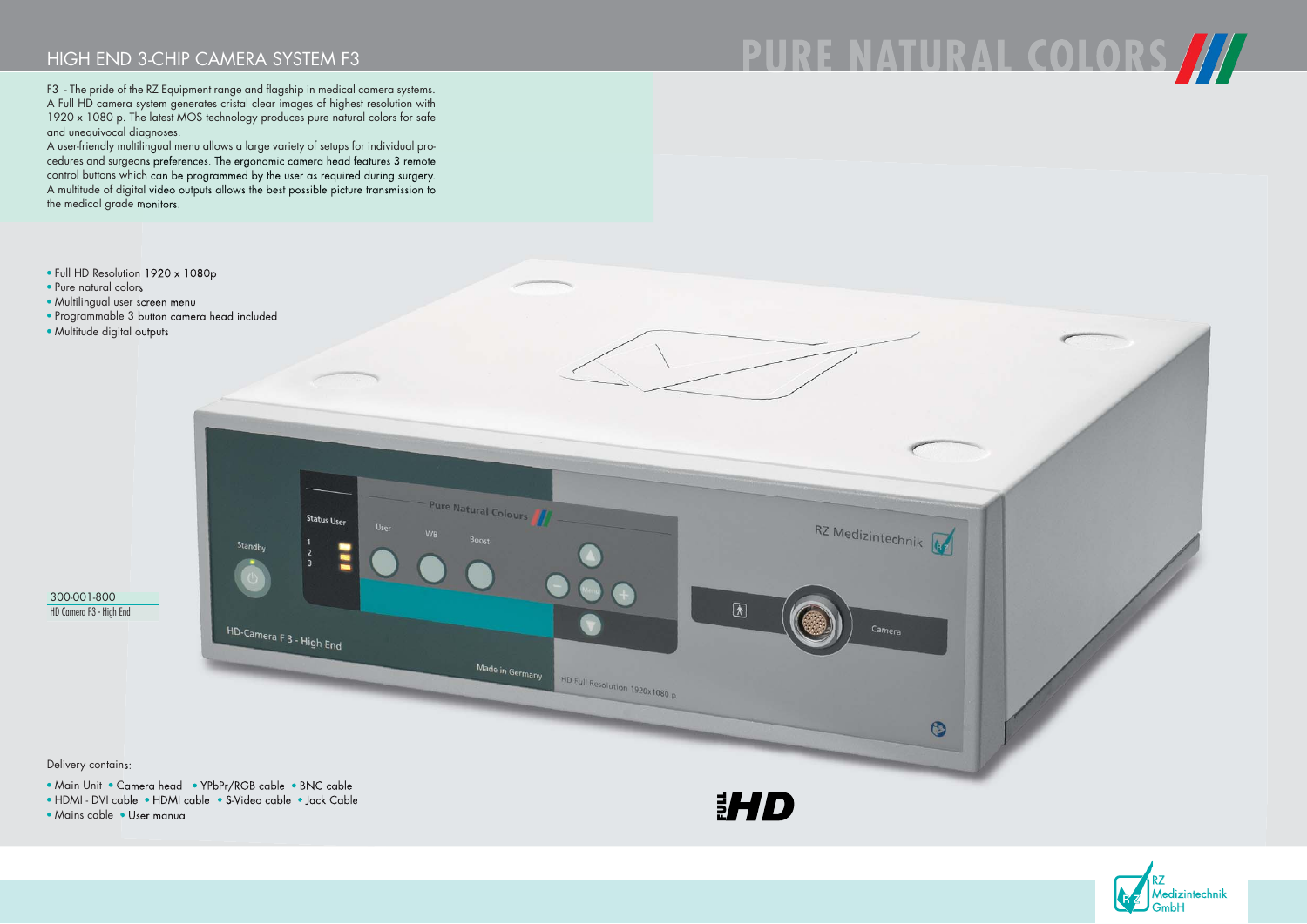### HIGH g. D  $\Box$ 83 ы



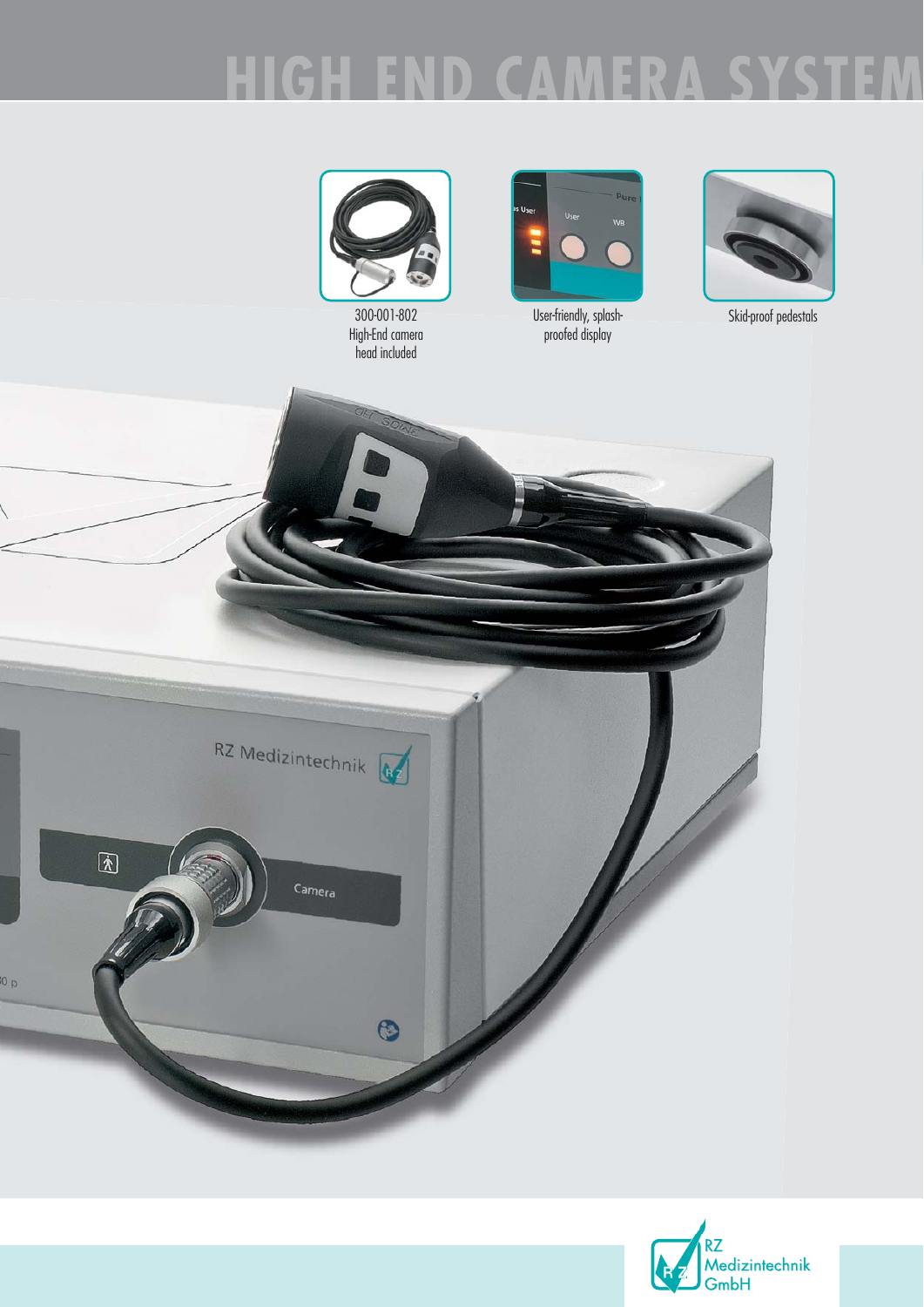### OPTIONAL ACCESSORIES



300-001-813 f=14mm 300-001-814 f=25mm 300-001-815 f=28mm c-mount, soakable, Full HD



250-018-050 Zoom parfocal Stays in focus while adjusting zoom magnification f=18-50 mm, c-mount, soakable Full HD



250-015-036 Zoom-TV-Adapter  $f=15 - 36$ mm c-mount, soakable Full HD



250-020-025 F=25mm (splitting 90/10) 250-020-030 F=30mm (splitting 90/10) Beamsplitter, allows simultaneous video and direct views, c-mount, soakable, Full HD



250-022-025 F=25mm 250-022-030 F=30mm Angled 90°, with swivel and fixation, c-mount, soakable, Full HD



300-001-615 Title generator keyboard, waterproof IP68 US-Layout, PS/2 Connector, cable 1.8m Color: grey, 305x140x15mm, 600gr.



300-001-610 Footswitch for HD Cameras, cable length: 2m